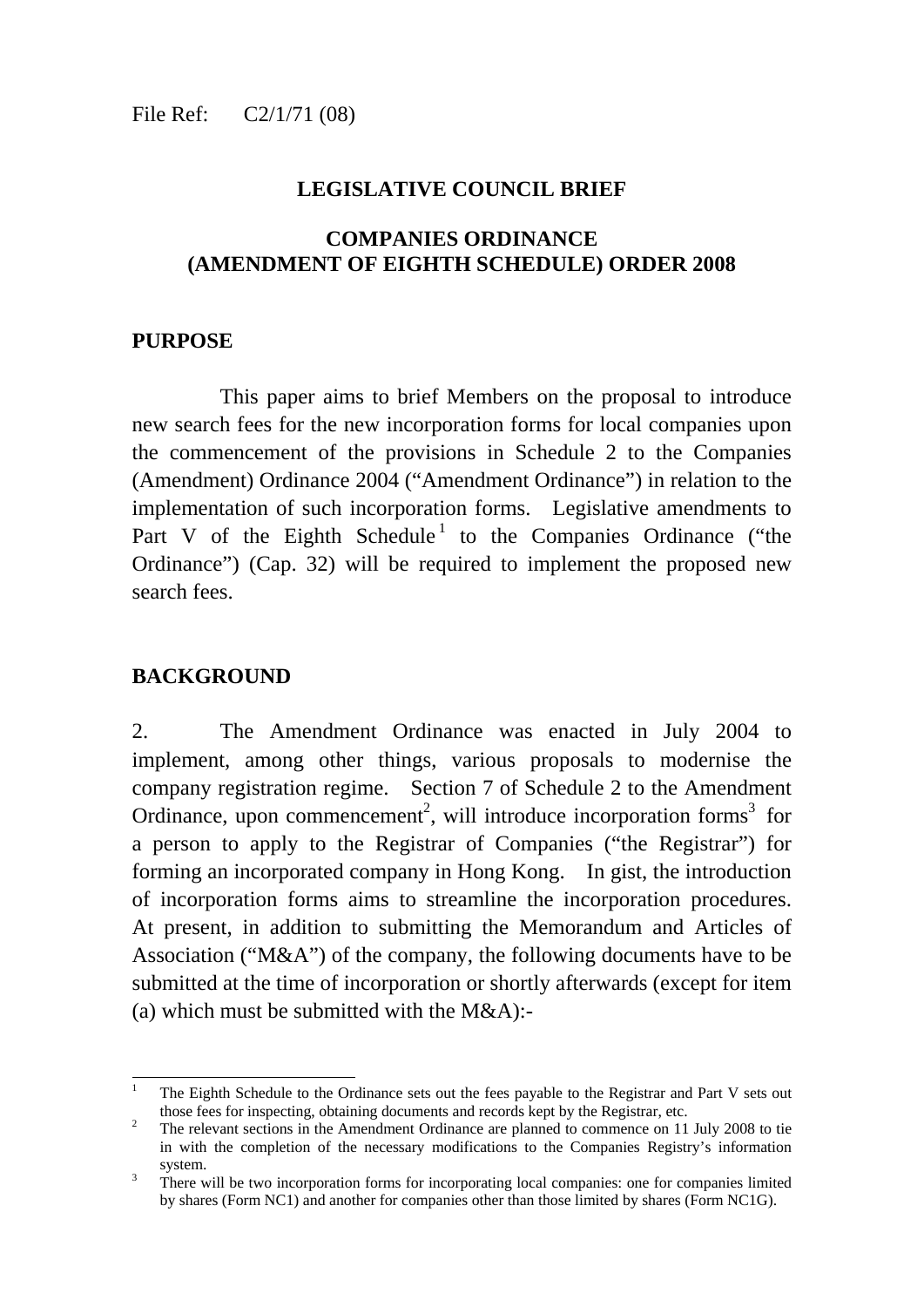- (a) Statement of Compliance on Incorporation of a Company (Form NC1A);
- (b) Notification of First Secretary and Director (Form D1); and
- (c) Notification of Situation of Registered Office (Form R1).

The information contained in items (a) to (c) above will be covered by the incorporation forms.

3. To tie in with the introduction of the incorporation forms for incorporating local companies, there is a need to specify new fees in Part V of the Eighth Schedule to the Ordinance in relation to searches conducted with respect to the forms.

# **PROPOSED SEARCH FEES**

4. Considering that the new incorporation forms for local companies are comparable to the existing specified form on "Particulars of a Non-Hong Kong Company Registered in Hong Kong"<sup>4</sup> (Form N1) in terms of contents and document size, we propose that the search fees for the new incorporation forms should be the same as those for Form N1 applicable to non-Hong Kong companies, as follows:-

|                                                                                                   | Registered<br>online users | Unregistered<br>online users | On-site<br>users |
|---------------------------------------------------------------------------------------------------|----------------------------|------------------------------|------------------|
| downloading<br>For<br>image<br>an<br>record online                                                | \$16                       | \$18                         | N/A              |
| For online viewing of an image<br>record                                                          | \$21                       | \$23                         | N/A              |
| For obtaining a copy of an image<br>Companies<br>the<br>record<br>at<br>Registry ("the Registry") | N/A                        | N/A                          | \$30             |

<sup>-</sup>4 Pursuant to sections 333(1) and 333(2) of the Companies Ordinance, any non-Hong Kong company that establishes a place of business in Hong Kong shall, within one month of the establishment of the place of business, apply to the Registrar for registration by delivering to the Registrar a specified form, i.e.Form N1, containing such particulars as the name and place of incorporation of the company and particulars of the director, secretary and authorised representative of the company.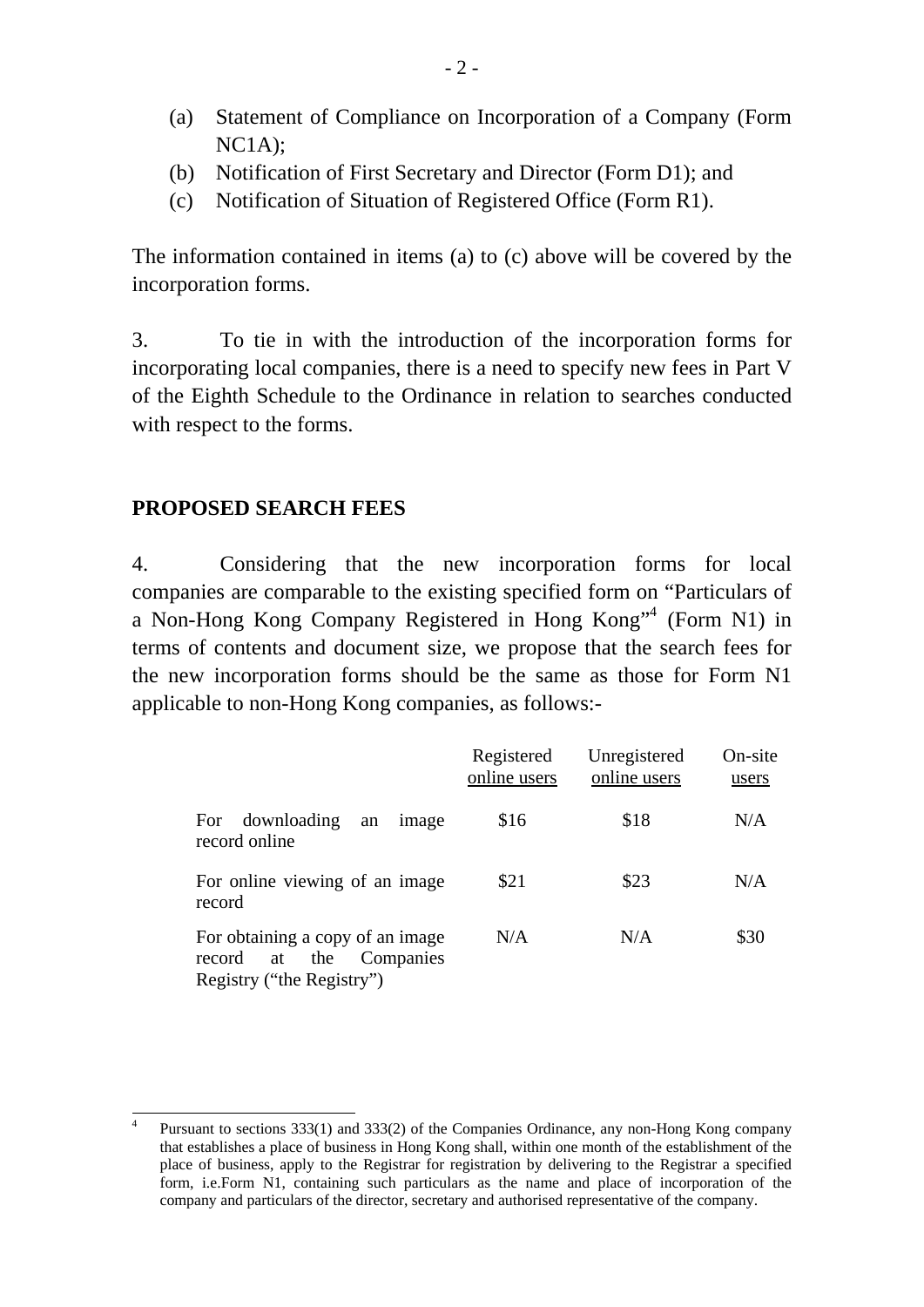5. The proposed fees are also set on the basis that customers on average would not pay more to the Registry than at present for obtaining similar information relating to a company. At present, a search of the particulars of a newly incorporated company generally involves separate searches of the documents listed in paragraph 2 above. The search fees for each of these documents as specified in Part V of the Eighth Schedule<sup>5</sup> are:-

|                                                                        | Registered<br>online users | Unregistered<br>online users | On-site<br>users |
|------------------------------------------------------------------------|----------------------------|------------------------------|------------------|
| For downloading an image<br>record online                              | \$9                        | \$10                         | N/A              |
| For online viewing of an<br>image record                               | \$12                       | \$13                         | N/A              |
| For obtaining a copy of an<br>record<br>the<br>image<br>at<br>Registry | N/A                        | N/A                          | \$20             |

As the incorporation forms will cover the information currently contained in three documents, the proposed search fees would be slightly cheaper for customers on average. For example, a registered online user now pays at least \$18 for information about the registered office, directors and company secretary of the company. In future, he or she would only need to pay \$16 to obtain the same information, among others, contained in the incorporation form.

#### **THE ORDER**

6. Section 360(3A) of the Companies Ordinance (Cap. 32) ("CO") empowers the Financial Secretary, by order published in the Gazette, to amend the table of fees in the Eighth Schedule to the CO ("Eighth Schedule"). By virtue of section 3 of the Interpretation and General Clauses Ordinance (Cap. 1), the Financial Secretary also means the Secretary for Financial Services and the Treasury.

<sup>-</sup>5 The search fees for these documents are covered under the item "any other document" in Part V of the Eighth Schedule.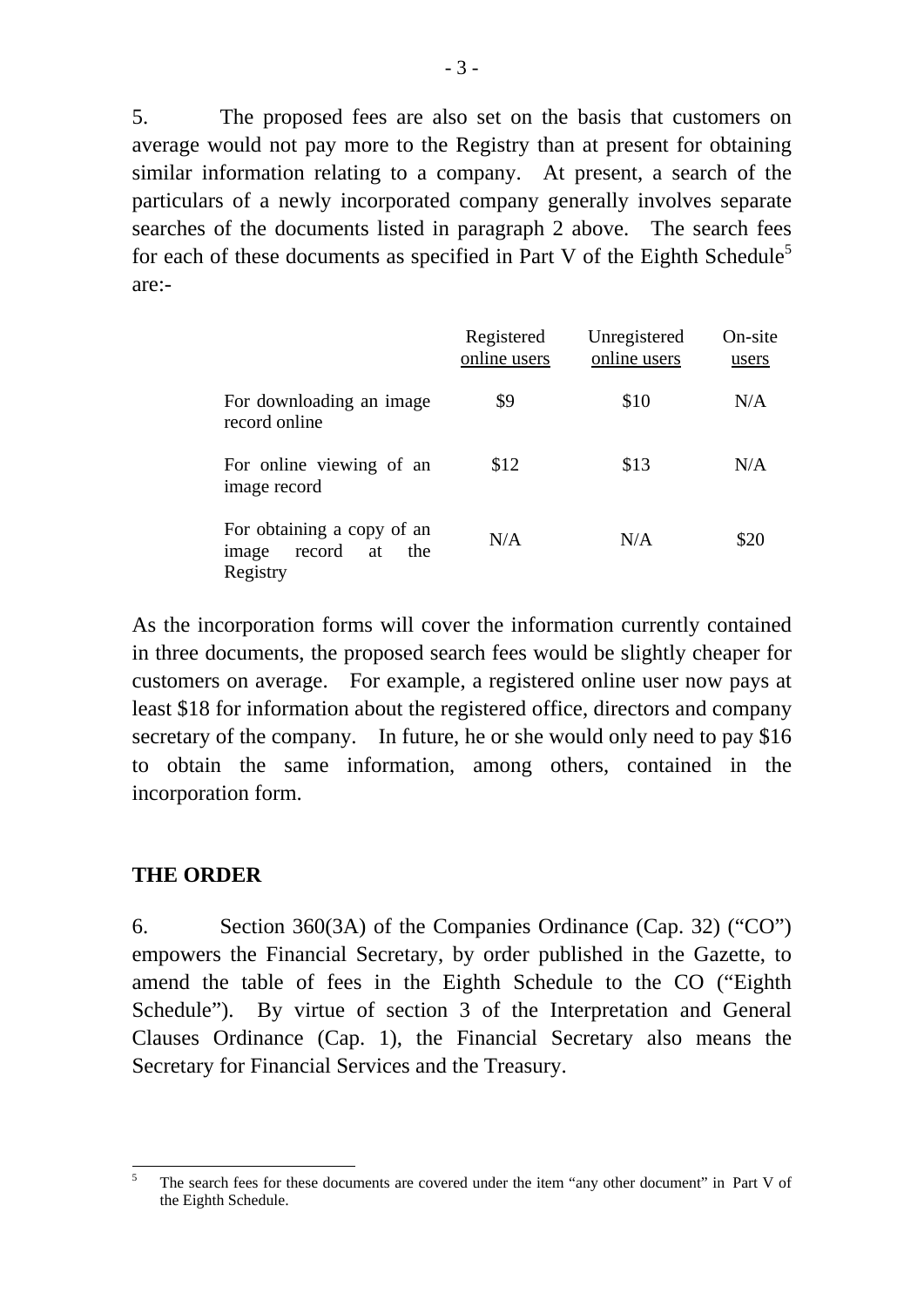7. In exercising the power granted under section 360(3A), the Secretary for Financial Services and the Treasury has made the Companies Ordinance (Amendment of Eighth Schedule) Order 2008 ("Order") at Annex. The main purpose of the Order is to introduce new search fees for the new incorporation forms for local companies upon the commencement of the provisions in Section 7 of Schedule 2 to the Amendment Ordinance.

# **PUBLIC CONSULTATION**

8. On 6 March 2008, the Registry consulted its Customer Liaison Group ("CLG") comprising representatives of the Hong Kong Association of Banks, the Hong Kong Institute of Chartered Secretaries, the Hong Kong Institute of Certified Public Accountants, the Law Society of Hong Kong and some principal customers of the Registry. Members of the CLG generally considered that the proposed search fees for the new incorporation forms for local companies are fair and reasonable because currently a majority of their searches on information of a particular company would involve searching two to three individual forms. They therefore did not raise objection to the proposed search fees for the new incorporation forms.

9. We also consulted the Legislative Council Panel on Financial Affairs on the proposal at its meeting on 8 April 2008. Members of the Panel raised no objection to the proposal.

# **IMPLICATION OF THE PROPOSAL**

10. As the new incorporation forms, which contain comprehensive information/particulars in respect of a company, will save our customers from conducting separate searches on different forms for vital information relating to a newly incorporated company, we envisage that most of our customers will be paying less search fees in future. Notwithstanding this, we expect that the overall impact on the revenue of the Companies Registry Trading Fund will be immaterial.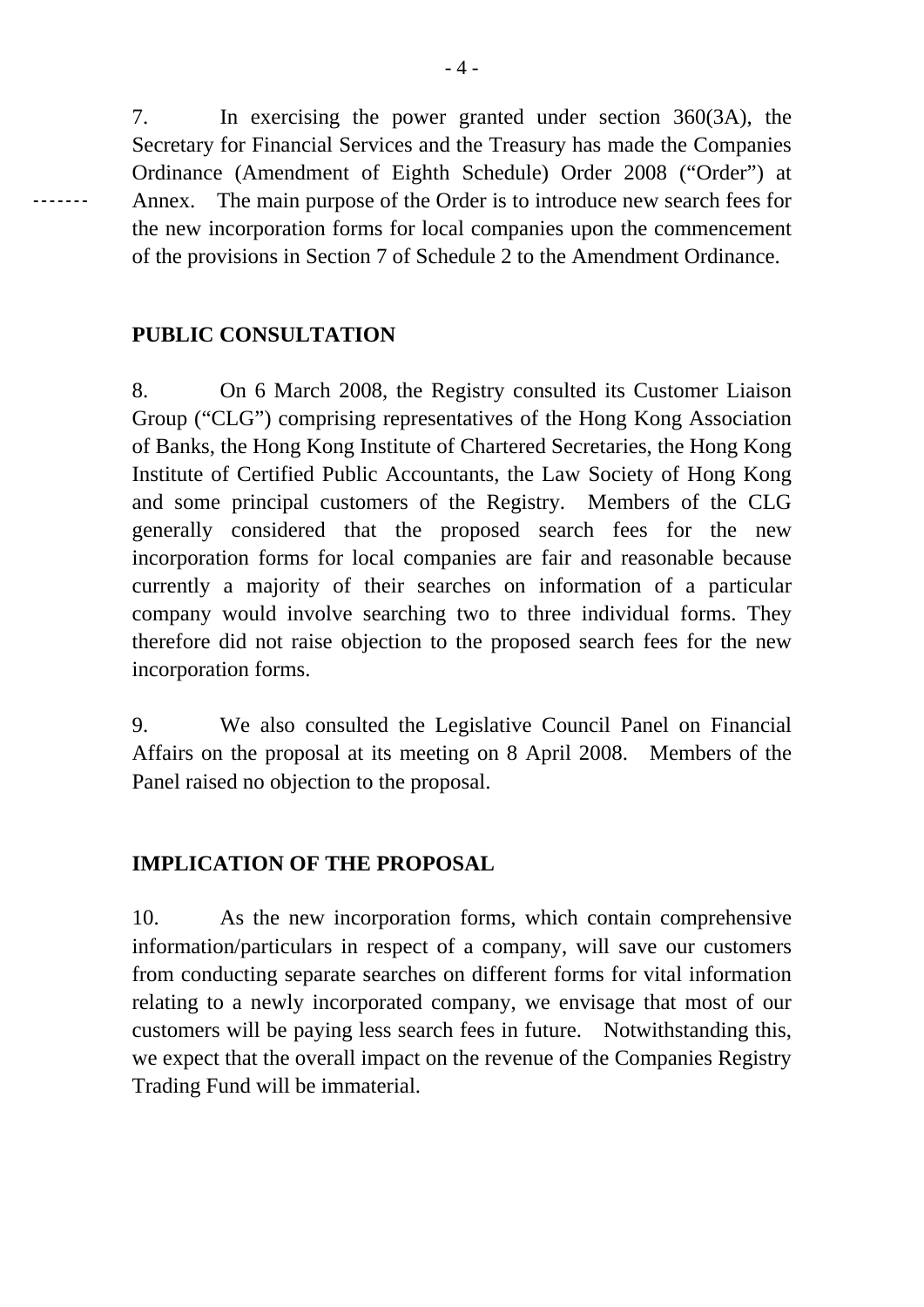#### **LEGISLATIVE TIMETABLE**

11. The Order and the relevant provisions concerning the new incorporation forms for local companies, among others, in the Amendment Ordinance are planned to come into effect on 11 July 2008 to tie in with the completion of the necessary modifications to the Registry's information system. The Order and relevant commencement notices will be published in the Gazette on 16 May 2008 and tabled in the Legislative Council for negative vetting on 21 May 2008.

## **PUBLICITY**

12. A press release will be issued on 16 May 2008 and a spokesman will be available to handle enquiries.

## **SUBJECT OFFICER**

13. Enquiries of this brief should be addressed to Miss Carol Or, Assistant Secretary for Financial Services and the Treasury (Financial Services) (telephone number: 2528 9077).

**Financial Services Branch Financial Services and the Treasury Bureau May 2008**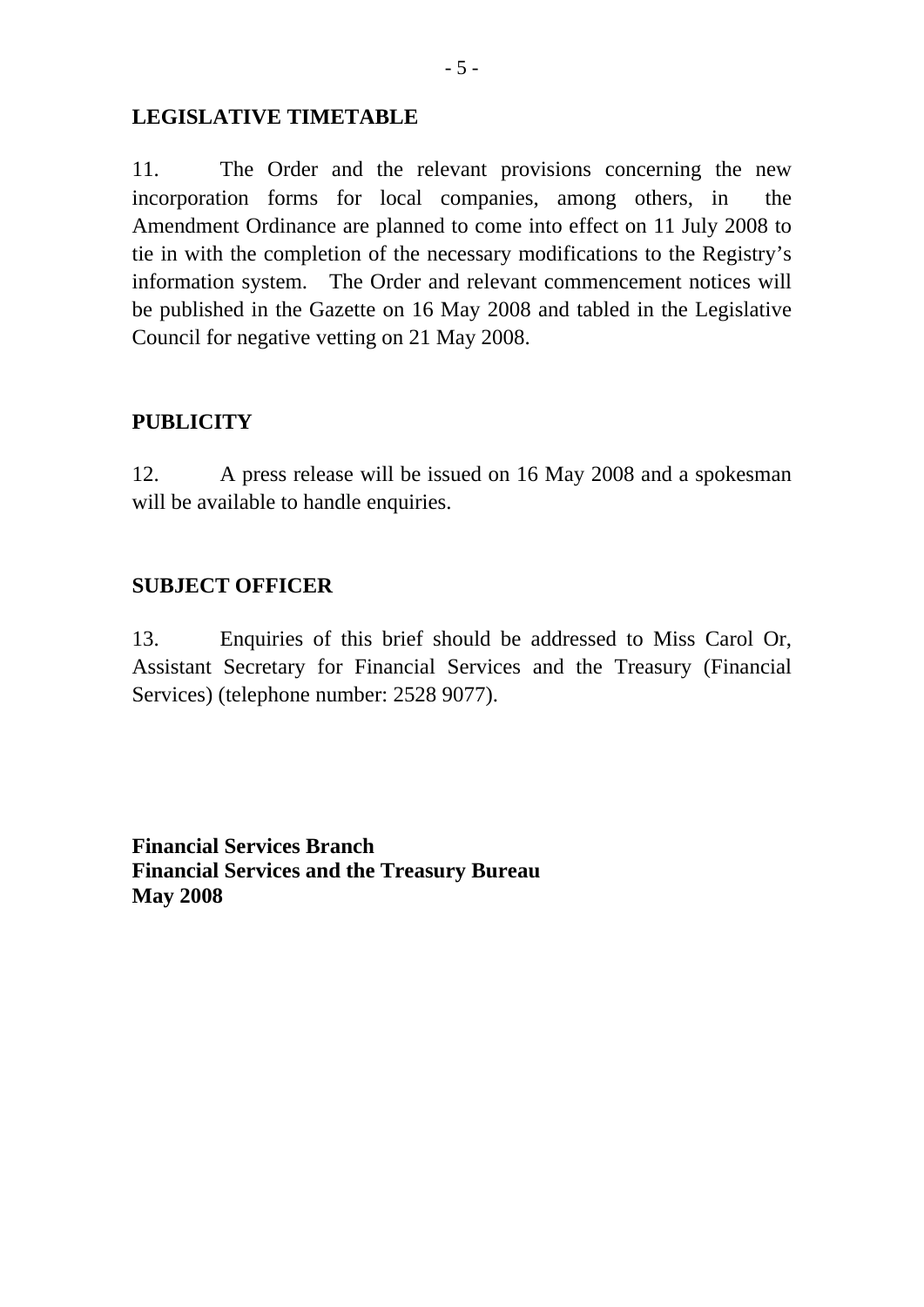Annex

# **COMPANIES ORDINANCE (AMENDMENT OF EIGHTH SCHEDULE) ORDER 2008**

(Made by the Secretary for Financial Services and the Treasury under section 360(3A) of the Companies Ordinance (Cap. 32))

#### $\mathbf{1}$ . Commencement

This Order shall come into operation on 11 July 2008.

#### Table of Fees to be paid to the Registrar of  $2.$ Companies

Part V of the Eighth Schedule to the Companies Ordinance (Cap. 32) is amended  $-$ 

| (a) | in paragraph $(c)(i)(B)$ , by adding –   |                                     |            |            |              |  |
|-----|------------------------------------------|-------------------------------------|------------|------------|--------------|--|
|     | " $(IV)$                                 | each                                | \$18       | \$16       | <b>Not</b>   |  |
|     |                                          | incorporation                       |            |            | applicable"; |  |
|     |                                          | form                                |            |            |              |  |
| (b) | in paragraph $(c)(ii)(B)$ , by adding –  |                                     |            |            |              |  |
|     | " $(IV)$                                 | each                                | <b>Not</b> | <b>Not</b> | $$30$ ":     |  |
|     |                                          | incorporation applicable applicable |            |            |              |  |
|     |                                          | form                                |            |            |              |  |
| (c) | in paragraph $(c)(iii)(B)$ , by adding - |                                     |            |            |              |  |
|     | " $(IV)$                                 | each                                | \$23       | \$21       | <b>Not</b>   |  |
|     |                                          | incorporation                       |            |            | applicable". |  |
|     |                                          | form                                |            |            |              |  |

Secretary for Financial Services and the Treasury